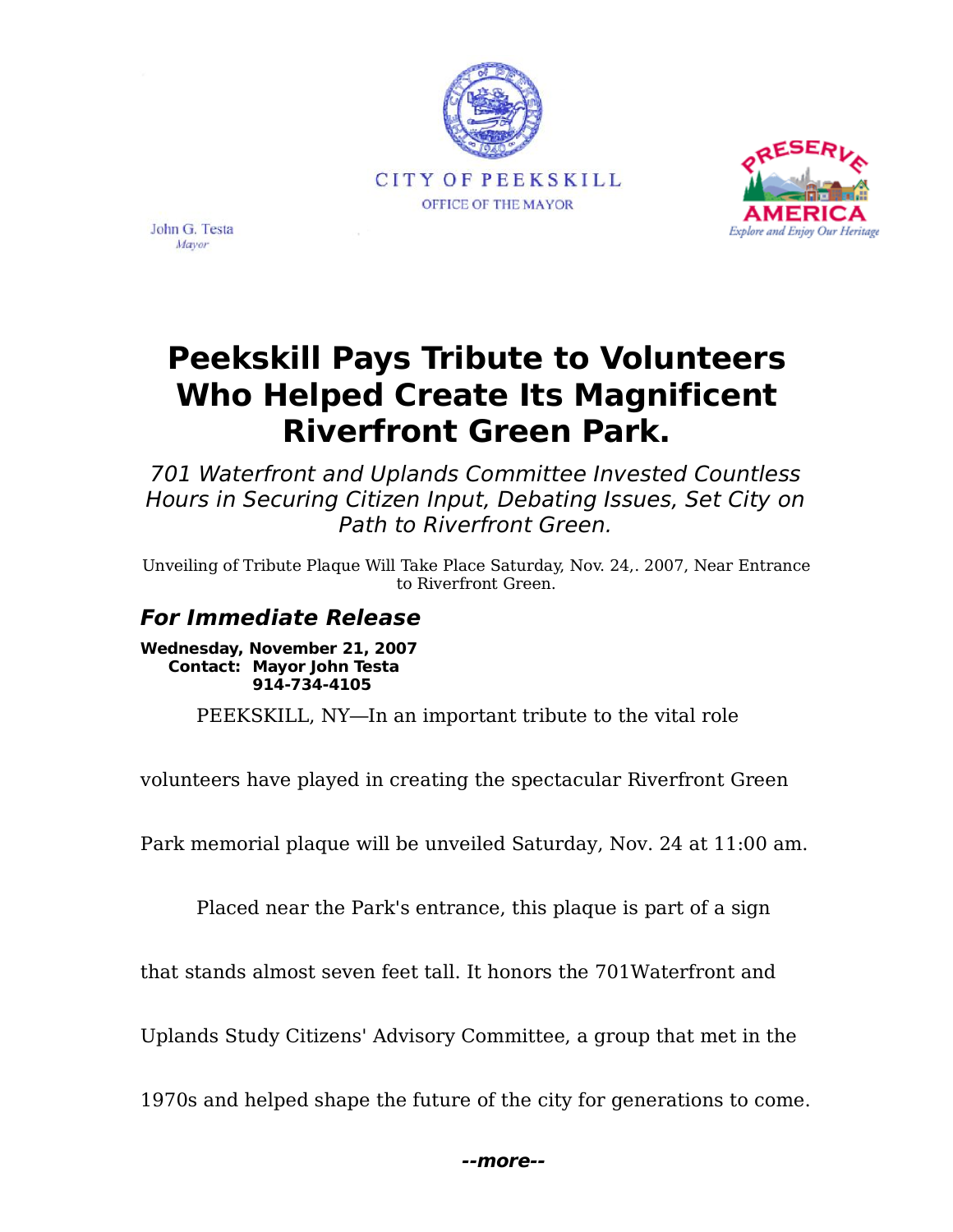Riverfront Green is one of the largest and most accessible waterfront parks on the entire Hudson River. Where in many communities getting to the River is a difficult task, the Green is quickly and easily accessible. Where the amount of space offered to residents in most Hudson River communities is limited, the Riverfront Green provides nine acres of space.

The 1970s were a challenging time for Peekskill, but this group of residents made great choices that have given our city one of the best parks on the Hudson River. Their vision was the critical beginning to the major revitalization we are able to do today. It is important we recognize and thank them for what they gave us" says Mayor John Testa.

Certainly Riverfront Green itself didn't have to happen. Waterfront property is a valuable commodity, especially with the spectacular views the Riverfront Green presents of Peekskill Bay and Dunderberg Mountain.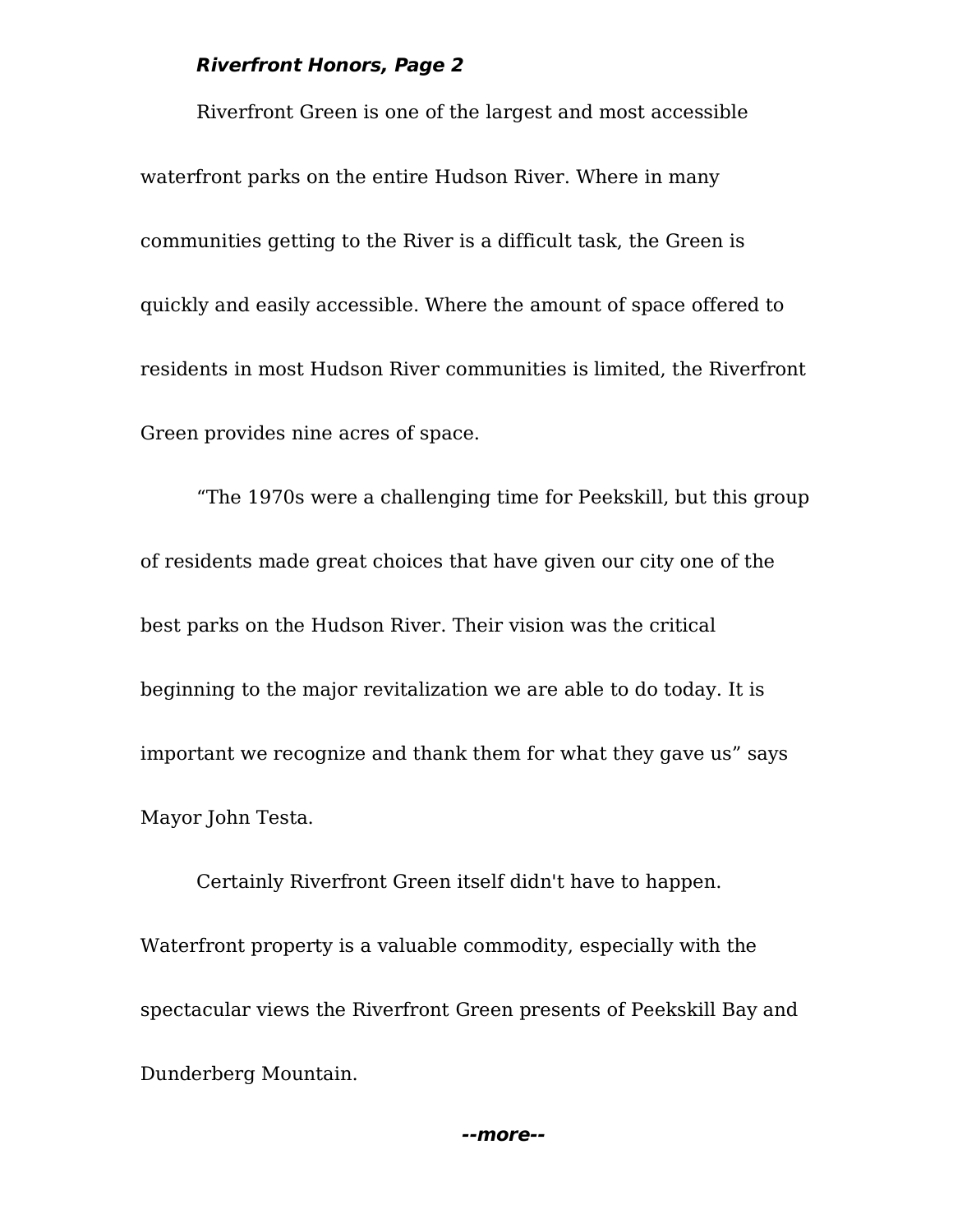Pressure to intensively develop the site in the 1970s was intense, and there were serious proposals to completely fill up Peekskill Bay, the lovely body of water that fronts the green.

Instead, after extensive research and community surveys, the 701 Committee chose to strongly recommend that the Riverfront Green be set aside as parkland. Since then the Green has become one of the City's most utilized recreational resources. Besides providing a splendid place to walk, fly a kite, or simply enjoy the magnificent views, the Green also hosts major events from the annual  $4<sup>th</sup>$  of July fireworks display to Peekskill Celebration to the Road Knights car show.

Though it is a small city taking up only four square miles of space, Peekskill has more park acreage per capita than almost any place in Westchester County. The city itself has 15 different parks. Yet even in a city with so many parks, with its unmatched views and wide open expanse, Riverfront Green is special, and citizen input played an essential role in its creation.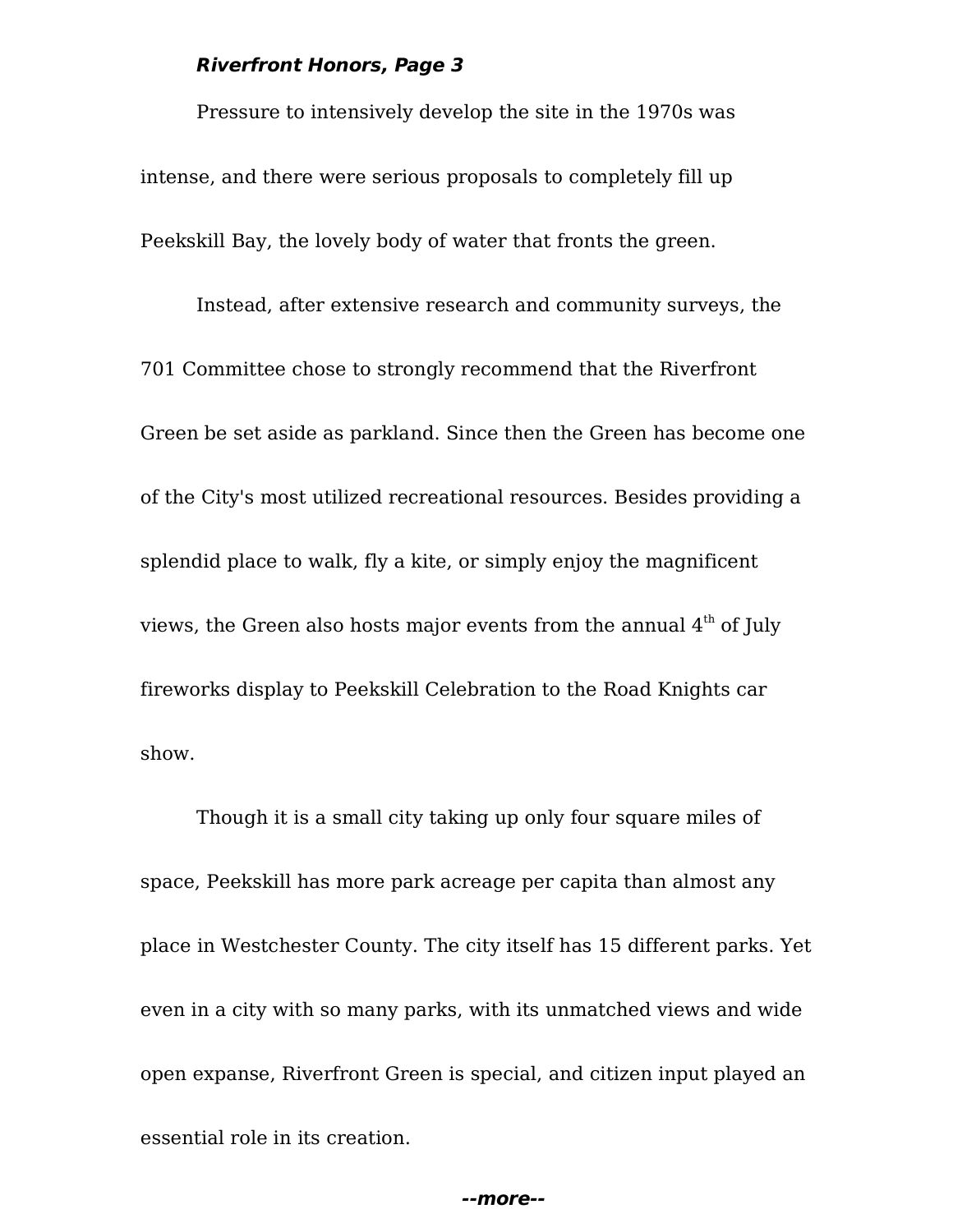Members of the 701 Committee during the crucial 1974-1977 period were Robert J. Barthelmes, Richard K. Corbin, Alan Covert, Joseph DiCola, Norman B. Elling, Gerald Eustace, Daniel R. Grishkowski, John G. Hines, Dorothy H. Leslie, John Leslie, James Maloy, Kay Moshier, Joseph F. Owens, John J. Pataki, Richard Schmitt, Louise M. Smith and Roger O. Sparling.

Text on the plaque reads: "The City of Peekskill recognizes the 30th anniversary of the '701 Waterfront and Uplands Citizens' Advisory Committee' for their efforts, vision, and study to transform Peekskill's waterfront. Their foresight helped to create the riverfront we enjoy today and inspired the plans for tomorrow's waterfront.

Citizen involvement has also played a prominent role in Peekskill's current riverfront project, which is taking place east of the railroad tracks that border the Riverfront Green. Dozens of meetings large and small have been held with hundreds of residents to discuss the design and implementation of t vast project.